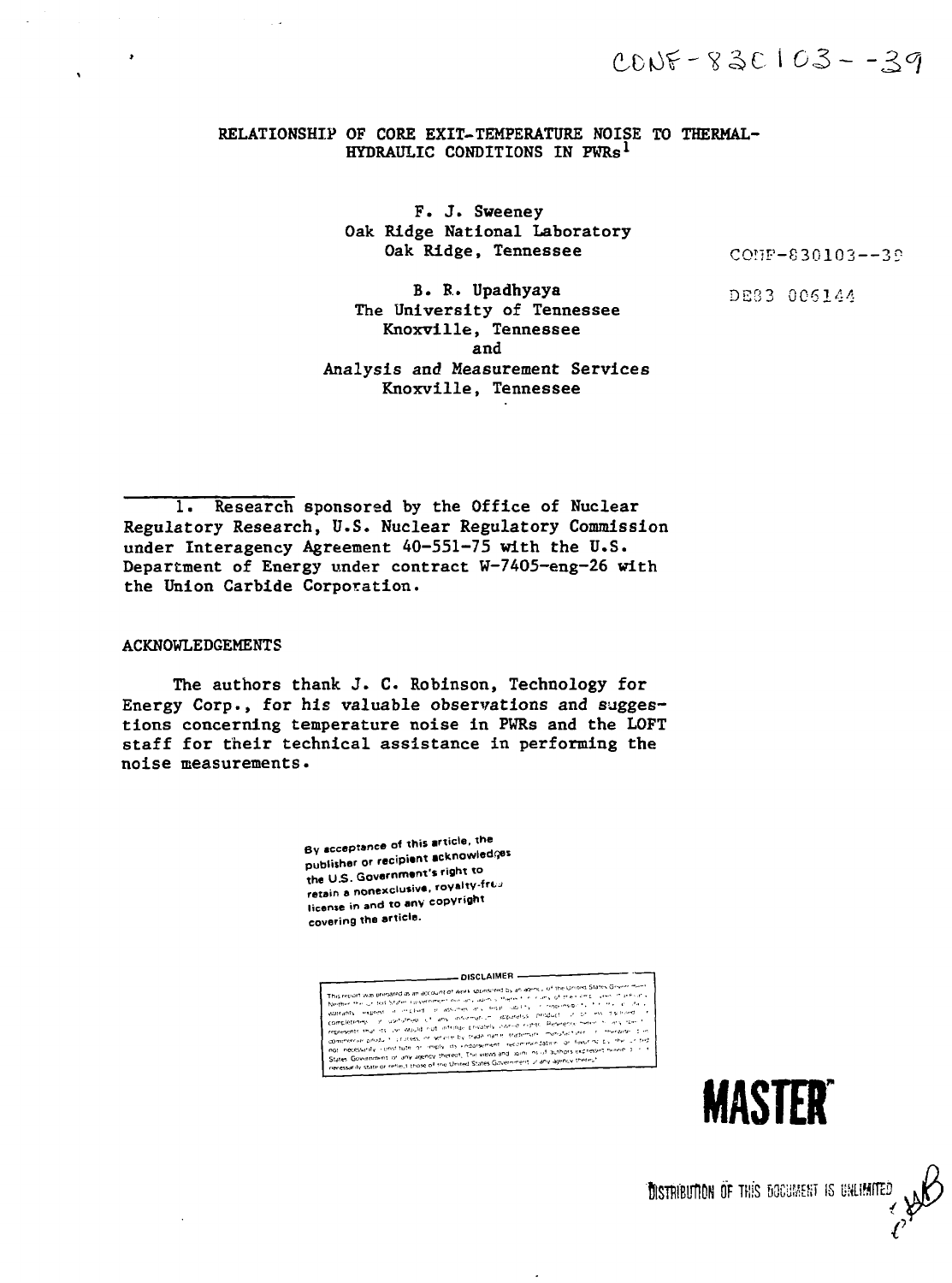### **ABSTRACT**

**Core exit thermocouple temperature noise and neutron detector noise measurements were performed at the Loss of Fluid Test Facility (LOFT) reactor and a Westinghouse, 1148 MW(e) PWR to relate temperature noise to core thermal-hydraulic conditions. The noise analysis results show that the RMS of the temperature noise increases linearly with increasing core AT at LOFT and the commercial PWR. Out-of-core test loop temperature noise has shown similar behavior.**

**The phase angle between core exit temperature noise and in-core or ex-core neutron noise is directly related to the core coolant flow velocity. However, if the thermocouple response time is slow, compared to the coolant transit time between the sensors, velocities inferred from the phase angle are lower than measured coolant flow velocities.**

**Our results indicate that core exit temperature noise is a potentially valuable tool for the detection of thermal-hydraulic anomalies such as flow blockages or boiling.**

# **NOMENCLATURE**

**C specific heat capacity of the coolant 6 fluctuating quantity**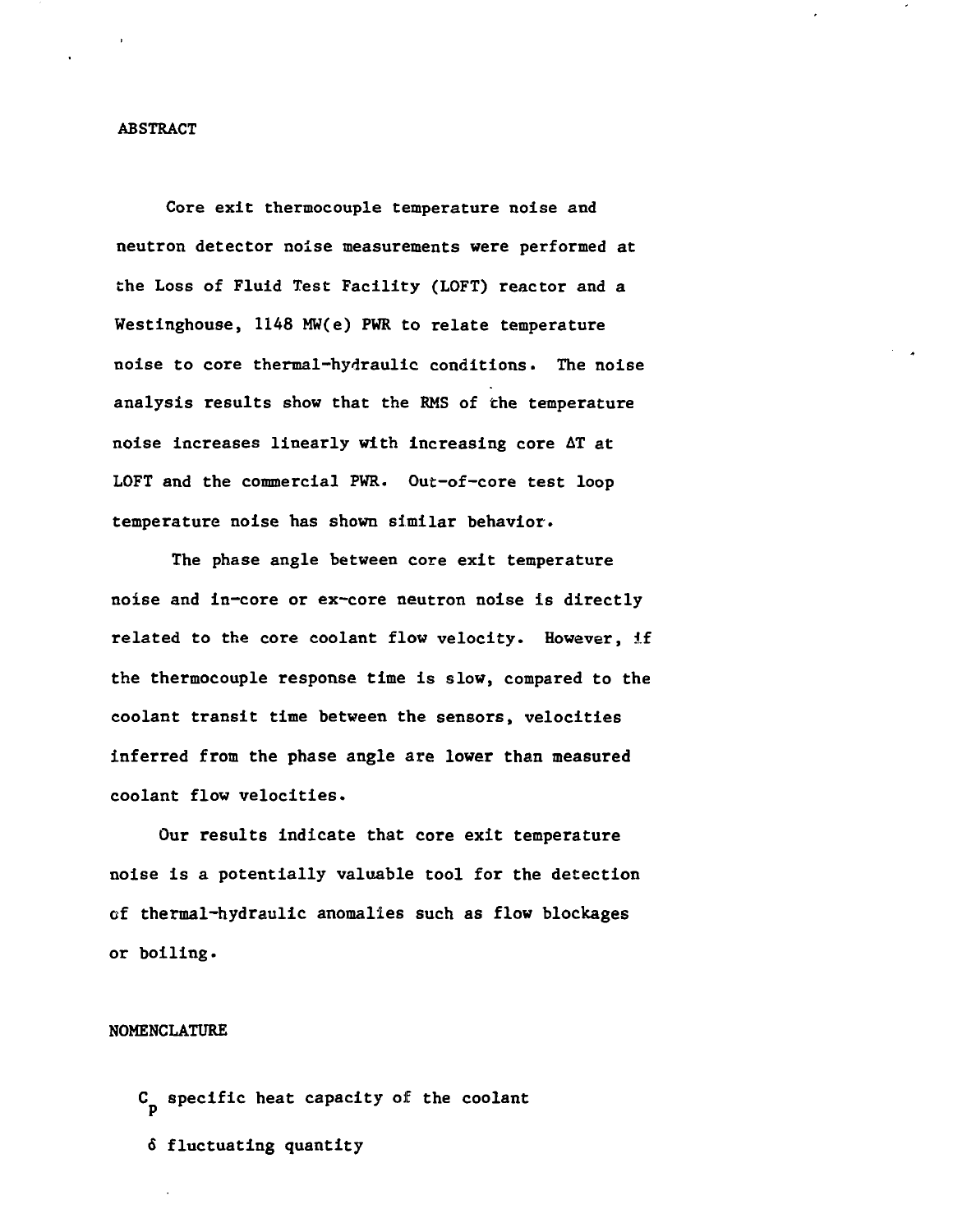- A difference operator
- E{} expectation operator
	- f frequency (Hz)

G(ju)) transit delay transfer function including sensor

response<br> $j \sqrt{-1}$ m mass flow rate  $\theta$  phase angle (deg) T time delay (sec)  $T_{0}$  outlet temperature  $\texttt{T}_{\texttt{T}}$  inlet temperature X(k) kth sample of time series X  $\omega$  frequency (rad/s)

Q power

### INTRODUCTION

Temperature signals contain both steady-state (dc) and random fluctuating components (noise). Temperature noise has been studied extensively in out-of-pile sodium (1-3) and water test loops  $(4,5)$  as a means of detecting boiling, blockages, and abnormal power skews. However, few experiments have been reported in which core exit temperature noise measurements have been performed in operating pressurized water reactors (PWRs). This lack of knowledge about the behavior of core exit temperature noise hampered the assessment of core damage and sensor failure by noise analysts after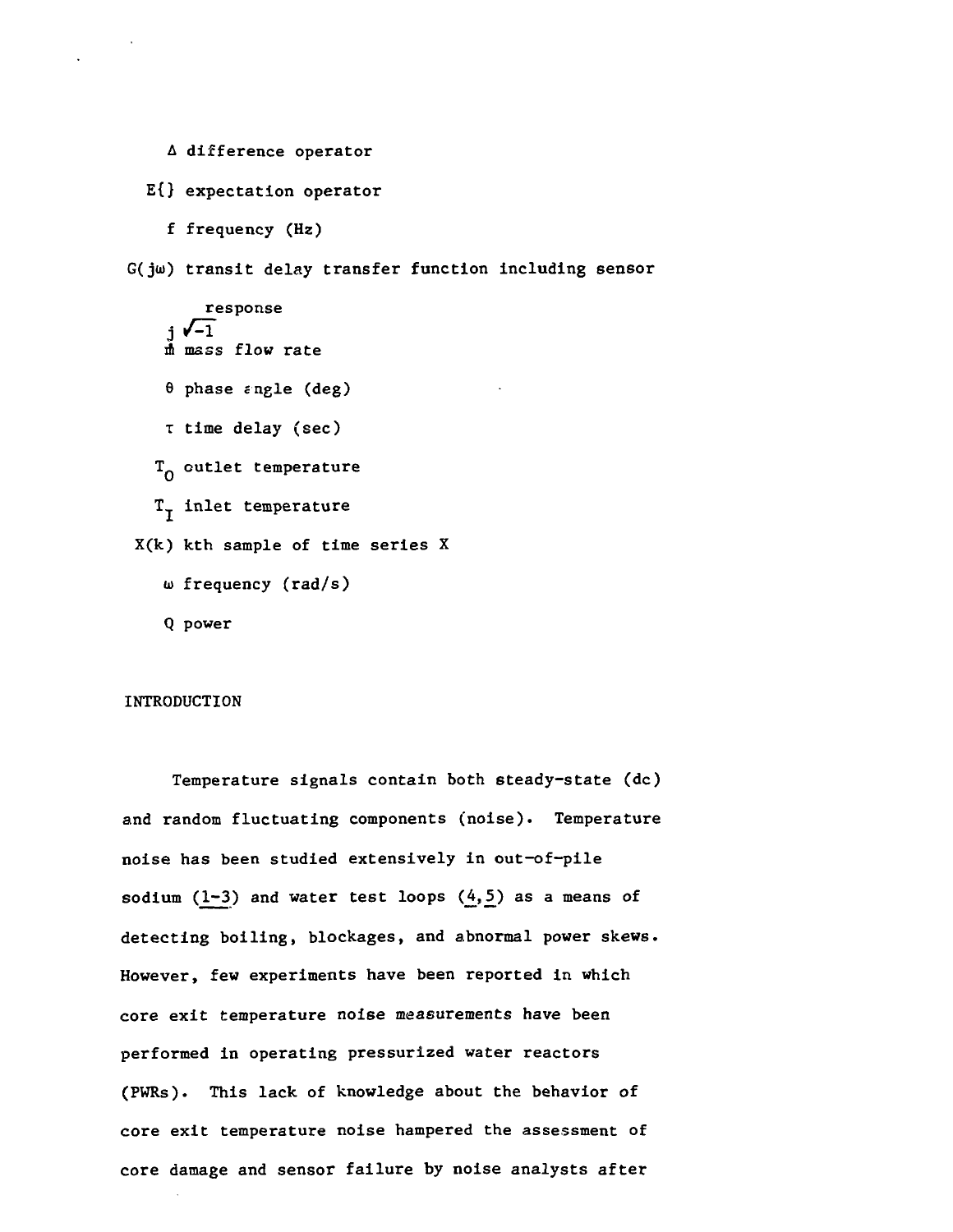the Three Mile Island accident (6). The purpose of the work reported here was to characterize the behavior of core exit temperature noise and its relationship to thermal-hydraulic conditions in PWRs during normal operation. Fossible sources and behavior of core exit temperature noise were studied via physical and empirical stochastic models.

# MEASUREMENT AND ANALYSIS PROCEDURE

Core exit thermocouple temperature and neutron detector noise measurements were performed at a Westinghouse, 1148 MW(e) PWR and at the Loss of Fluid Test Facility (LOFT) reactor (a 50 MW(th), 1/55 scale model of a commercial PWR). The neutron detector and thermocouple locations for LOFT and the PWR are shown in Figs. 1 and 2 respectively. The dc component of the thermocouple and neutron signals were removed by using a coupling capacitor; the resulting noise signals were amplified (with a gain of 50,000 to 100,000 for the thermocouple signal), recorded on magnetic tape, and reduced via an off-line digital Fourier analyzer as shown in Fig. 3. Single signals were displayed in the frequency domain as real-valued power spectral densities (PSDs) and pairs of signals displayed as complexvalued (represented as magnitude and phase) cross-power spectral densities (CPSDs). The root mean square (RMS)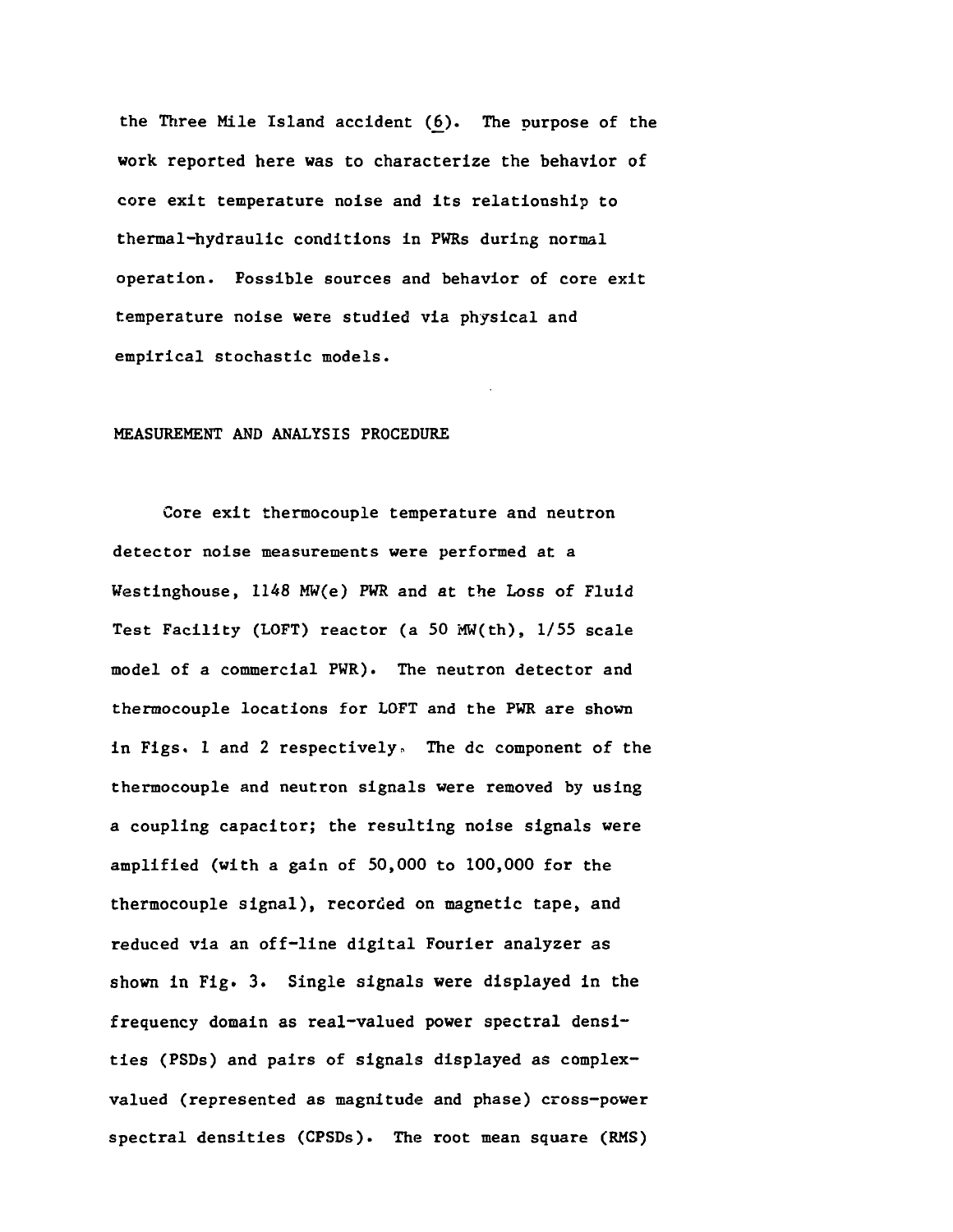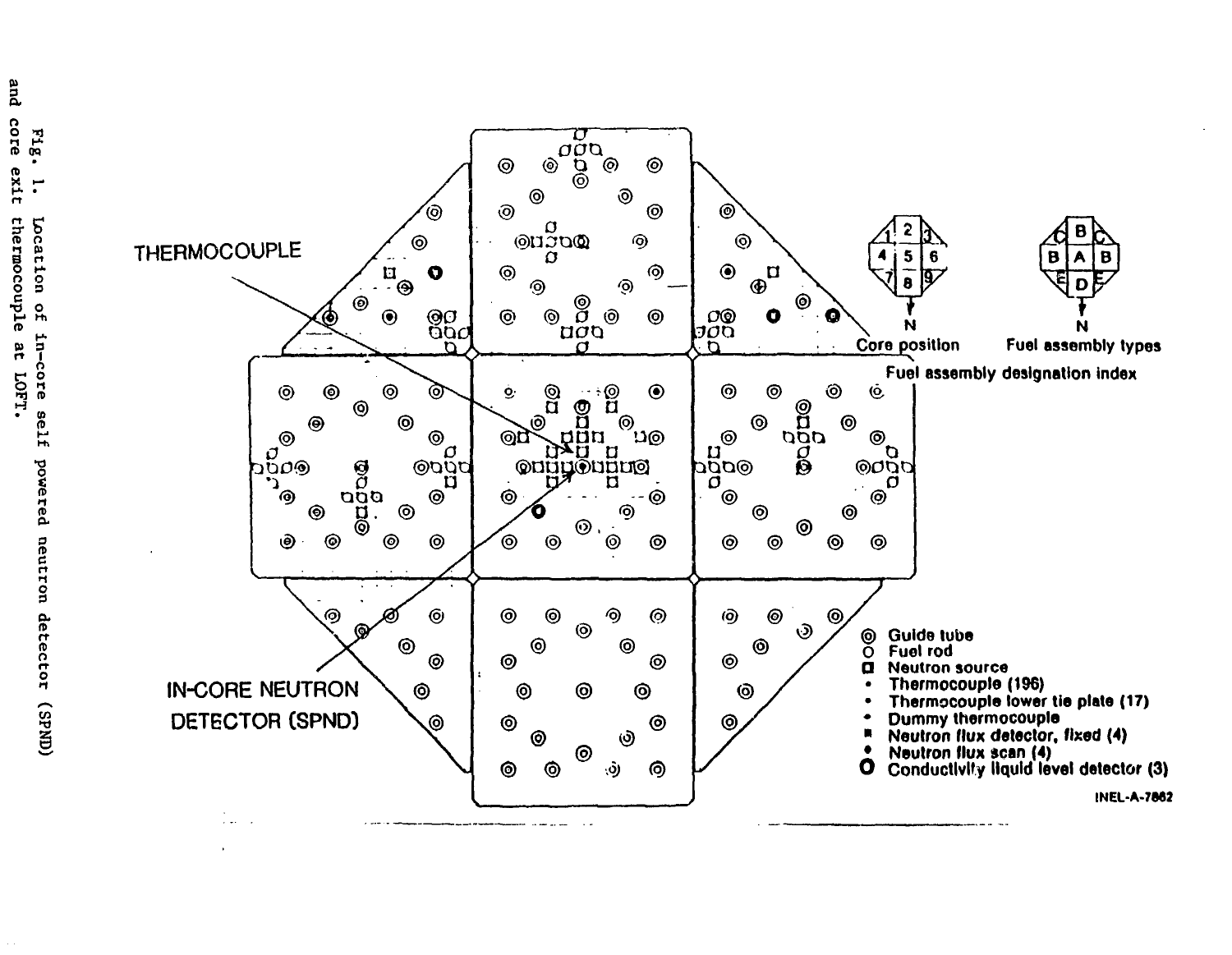



 $\frac{1}{2}$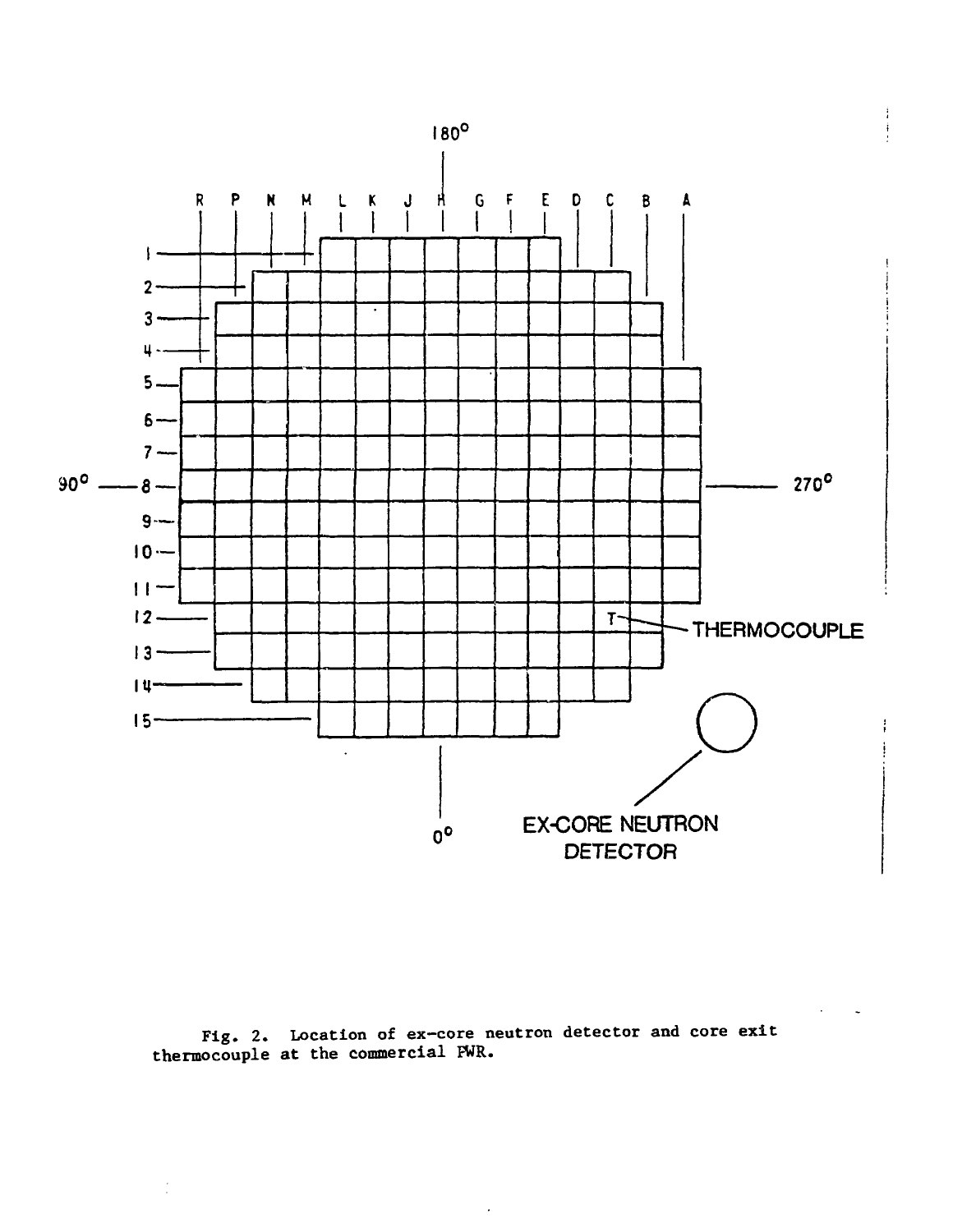



 $\ddot{\phantom{a}}$ 

Fig. 3. Noise analysis process used at LOFT and the commercial PWR.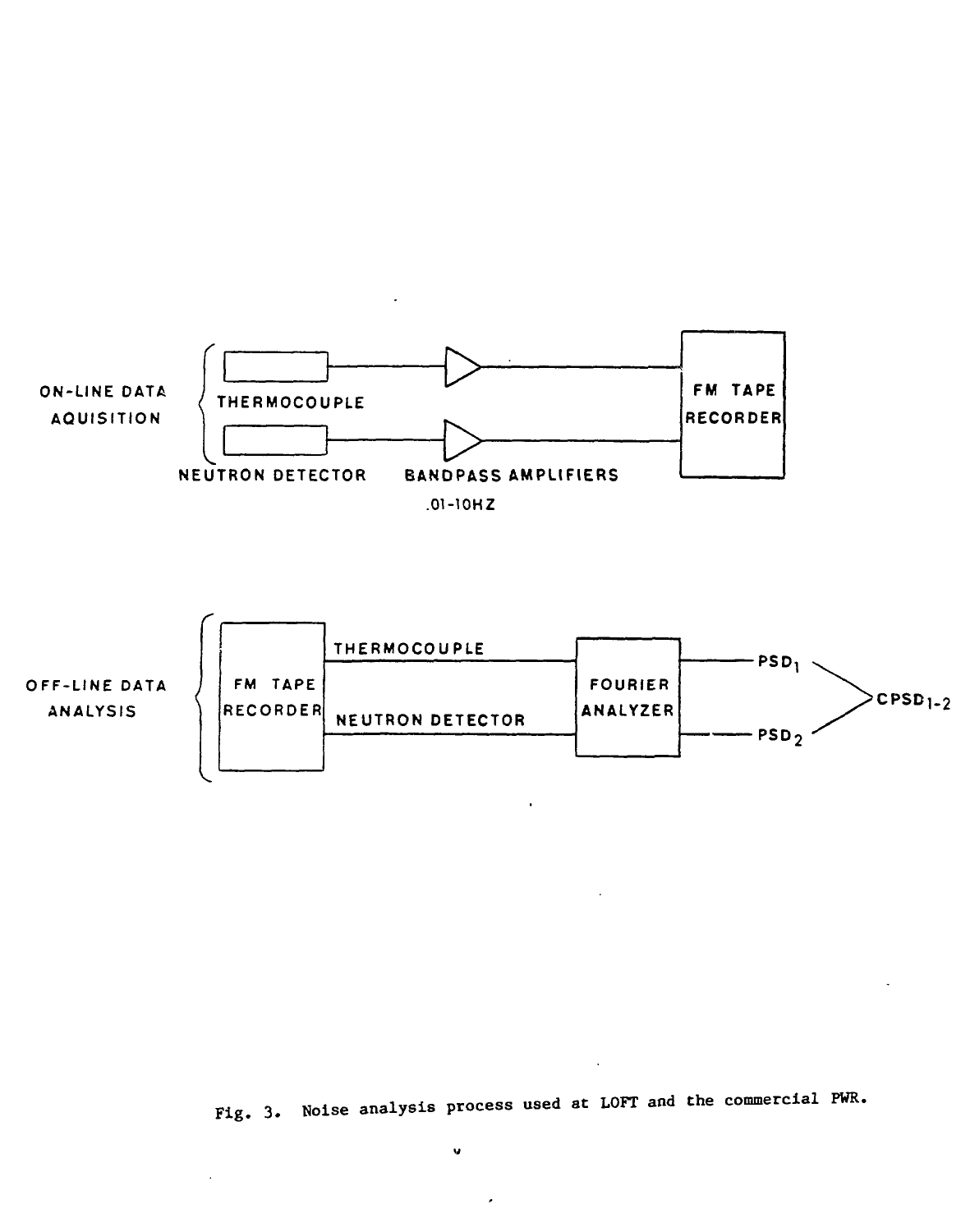of a signal was obtained from the following formula:

RMS = 
$$
\left\{ \int_{f_1}^{f_2} \text{PSD}(f) df \right\}^{1/2},
$$
 (1)

which is the square root of the area under the PSD curve between the frequency limits  $f_1$  and  $f_2$ .

# RELATIONSHIP OF RMS TEMPERATURE NOISE TO CORE AT

The RMS of thermocouple temperature noise has been shown to be a sensitive indicator of flow blockages, boiling, and abnormal power skews in out-of-core fuel assembly test loops  $(4)$ . In those tests, the RMS temperature noise of a fuel assembly exit thermocouple increased linearly with increasing temperature rise (AT) across the assembly, but when blockages or abnormal power skews occurred, the RMS deviated from the original linear behavior.

We performed noise measurements at the commercial PWR and LOFT under varying power levels and flow rates (therefore different core ATs) in order to determine whether the core exit RMS temperature noise is also a linear function of core AT in PWRs under normal operation. Figure 4 shows that the RMS temperature noise (over the frequency range from 0.1 to 1.0 Hz) is a linear function of core AT for the commercial PWR.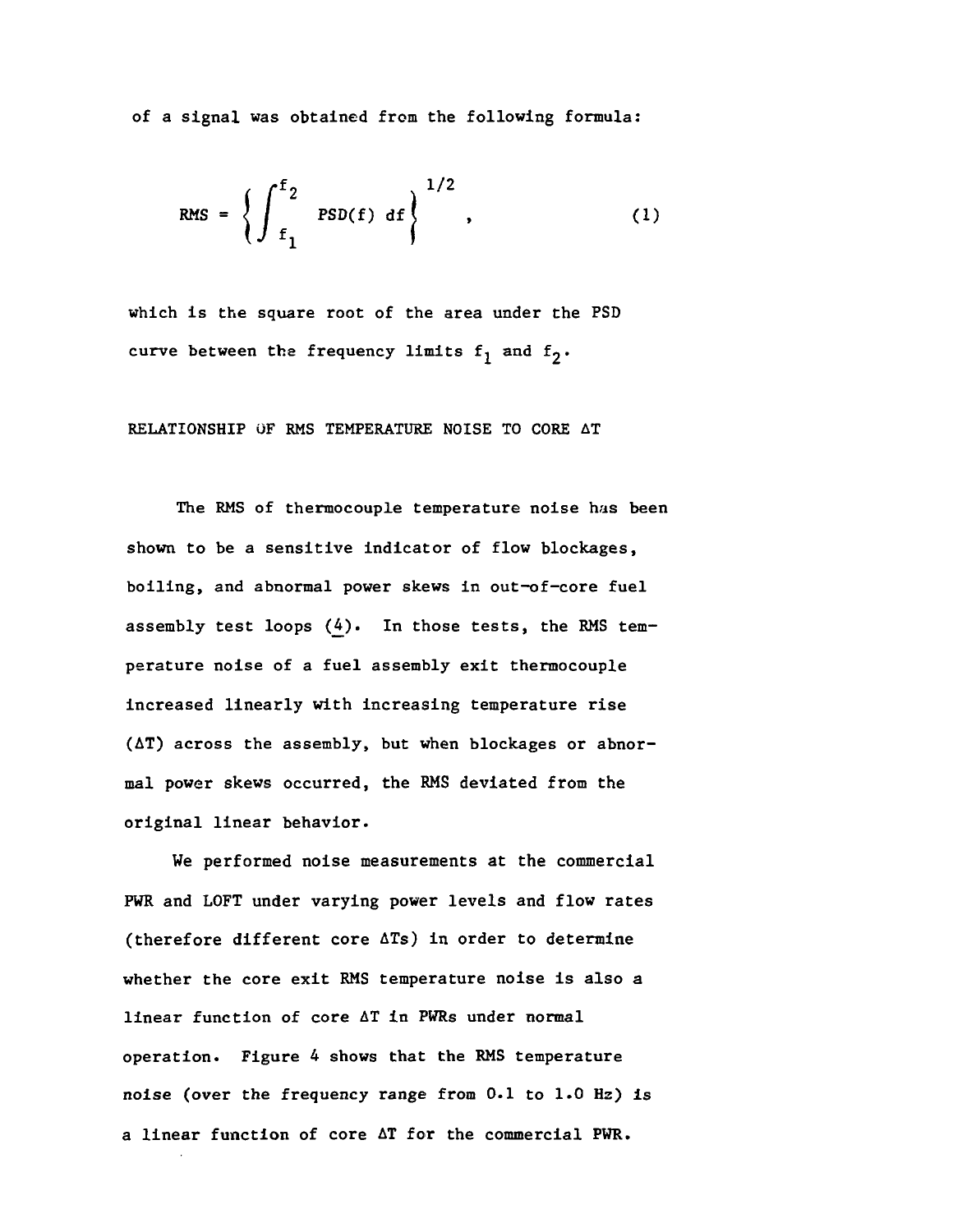

PWR. Fig. 4. Core exit temperature noise RMS vs core  $\Delta T$  at a commercial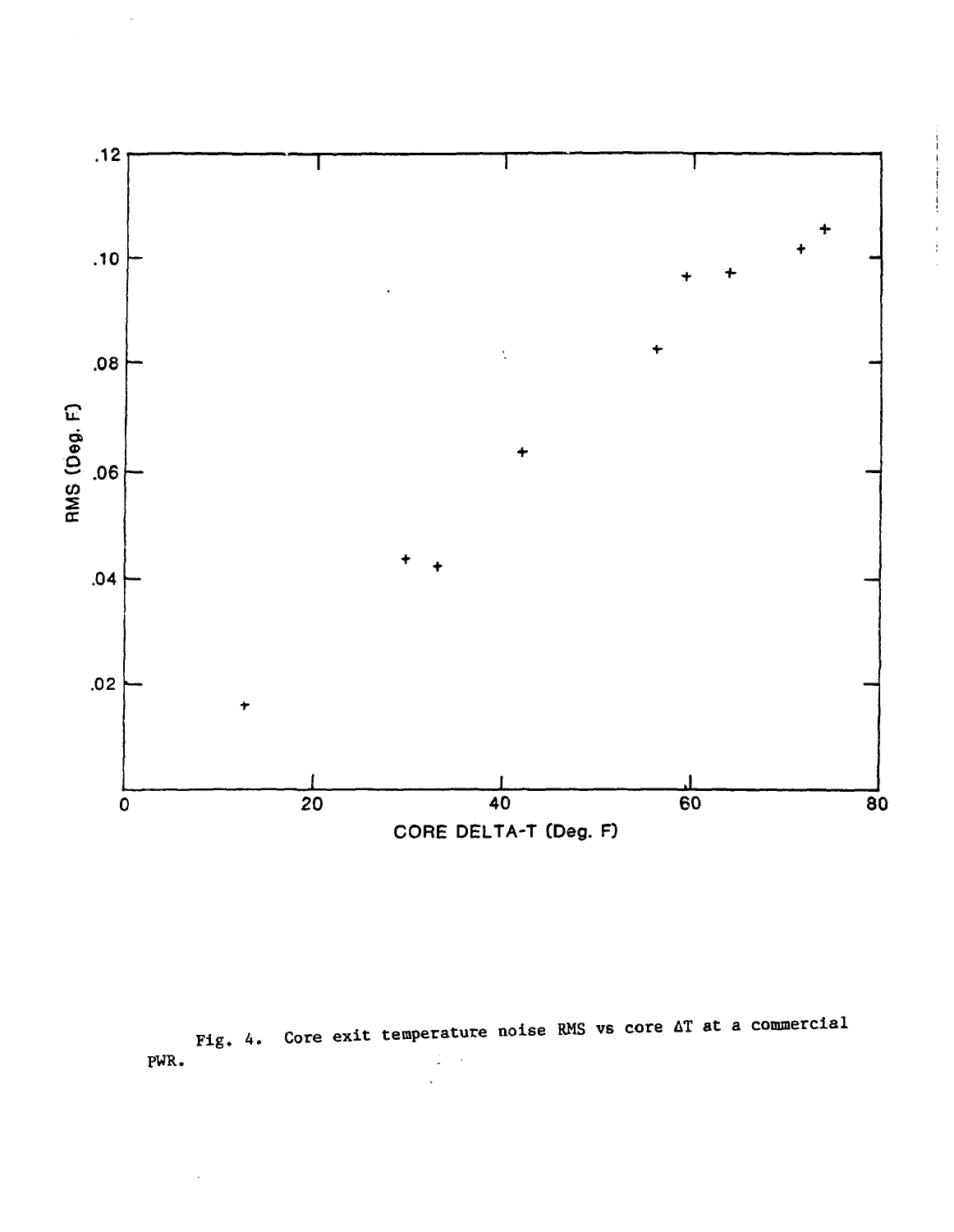The data for Fig. 4 encompass a range of 2.8 to 100% of rated power at constant flow rate.

The RMS temperature noise for the LOFT reactor is also a linear function of core AT, as shown in Fig. 5. The LOFT data include power levels of 27 to 100% of rated power and 65 to 100% of full rated flow. Over these ranges of operating conditions the RMS temperature noise vs core AT curve is independent of the coolant flow rate.

A comparison of Fig. 4 with Fig. 5 shows that for a given core  $\Delta T$  the RMS temperature noise is approximately three times greater for LOFT than for the commercial PWR. The greater RMS values at LOFT may be attributed to the smaller, 2.54 cm (1 in.) distance of the thermocouple from the fuel assembly exit vs the 30.48 cm (12 in.) distance at the commercial PWR. Such dependence of the temperature noise RMS on the separation distance has been observed in out-of-core test loops (5). Differences in turbulence and sensor response time between LOFT and the commercial PWR may also cause the observed differences in RMS temperature noise.

Figures 4 and 5 also indicate that as the core  $\Delta T$ approaches zero the RMS temperature noise also approaches zero. A single-node model of temperature noise was developed to help understand this phenomenon.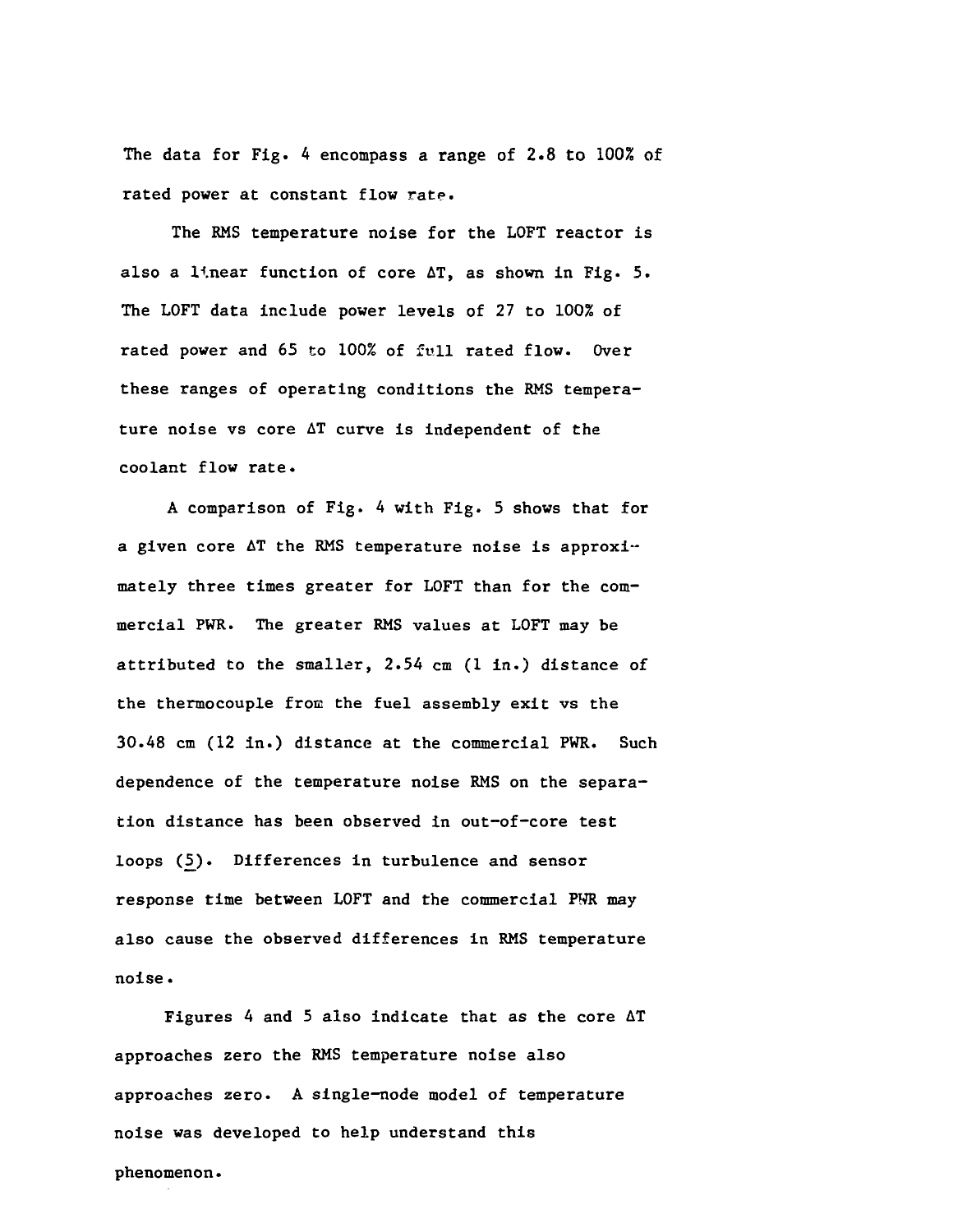

Fig. 5. Core exit temperature noise RMS vs core AT at the LOFT reactor.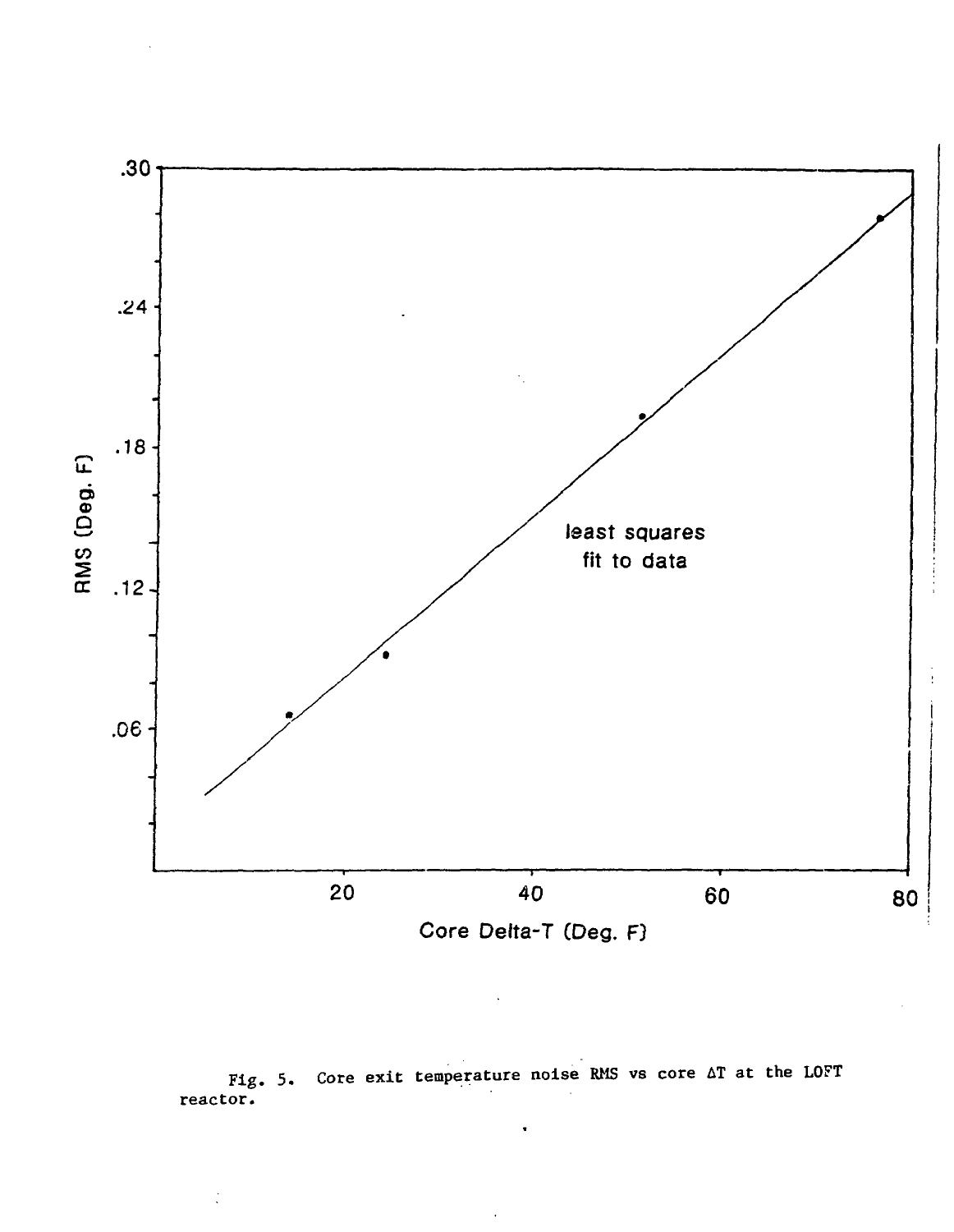## SINGLE NODE MODEL OF TEMPERATURE NOISE

The reactor was assumed to be represented as a single node, which is described by the following equations:

$$
Q = \mathbf{\hat{n}} C_p \left( T_0 - T_7 \right) , \qquad (2)
$$

$$
\overline{Q} = \overline{m}C_p (\overline{T}_0 - \overline{T}_1) , \qquad (3)
$$

and assuming only fluctuations in m,  $T_0$ , and  $T_1$ ,

$$
\tilde{m} = \overline{\tilde{m}} + \delta \tilde{m} \qquad (4)
$$

$$
T_0 = T_0 + \delta T_0,
$$
 (5)

$$
T_{I} = T_{I} + \delta T_{I} , \qquad (6)
$$

where the barred symbols represent mean values and the 6 symbols represent fluctuating components.

In order to obtain a relationship between the outlet temperature fluctuations and the other variables, Eq. (4-6) are substituted in Eq. (2), and Eq. (3) is subtracted from the result. Linearizing and solving for  $\delta T_{\Omega}$  yields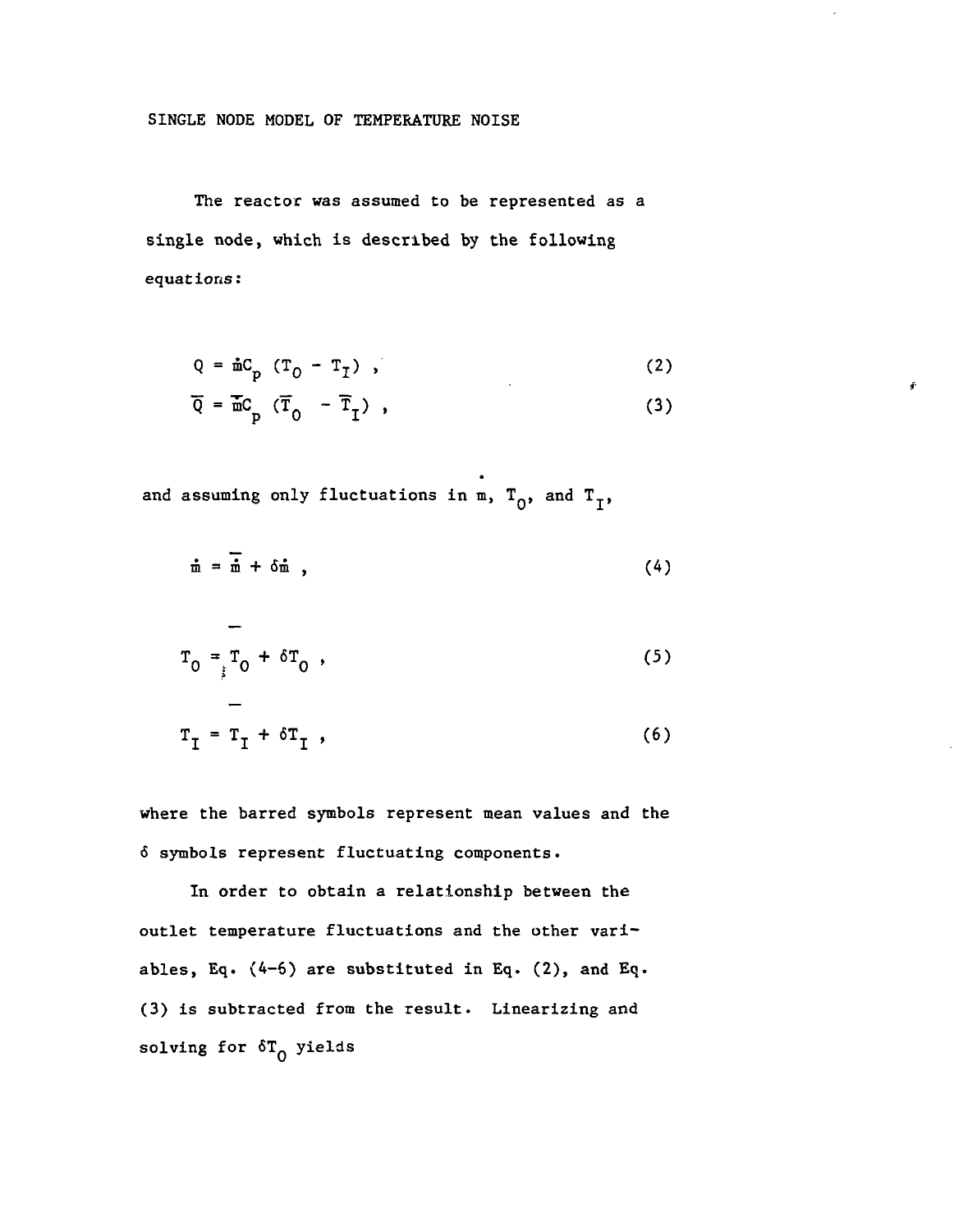$$
\delta T_0 = \delta T_I - \frac{\delta m}{\frac{1}{m}} (T_0 - T_I) . \qquad (7)
$$

 $6\text{m}$  and  $6T<sub>T</sub>$  are assumed to be stochastic (random) variables; therefore, a statistical descriptor such as RMS is needed to describe the relationship between  $\delta T_{0}$ ,  $6T<sub>T</sub>$ , and  $6m$ . The RMS is calculated by squaring Eq. (7), applying the expectation operator, and taking the square root of the result

RMS = 
$$
\sqrt{E \left\{ \delta T_0^2 \right\}} = \sqrt{E \left\{ \left[ \delta T_1 - \frac{\delta \hat{\mathbf{m}}}{\hat{\mathbf{m}}} \left( \overline{T}_0 - \overline{T}_1 \right) \right]^2 \right\}}
$$
. (8)

If one assumes  $\delta \hat{\mathfrak{m}}$  and  $\delta \mathfrak{T}^-_{\mathfrak{I}}$  are statistically uncorrelated, Eq. (8) yields

RMS 
$$
(\delta T_o)
$$
  $\sqrt{\mathbb{E}\left[\frac{\delta \hat{\mathbf{n}}}{\overline{\mathbf{v}}}\left(\overline{T}_o - \overline{T}\right)\right]^2 + \mathbb{E}\left\{\delta T \overline{T}_o\right\}}$  (9)

Equation (9) indicates that inlet, core-coolant temperature fluctuations will produce a core exit RMS temperature noise vs core AT curve that does not pass through zero. The assumption that  $\delta m$  and  $\delta T_f$  are statistically uncorrelated also leads to a core exit RMS temperature noise vs core AT curve that is nonlinear if the inlet temperature fluctuations are significant.

A multi-nodal model of heat transfer dynamics was also developed  $(7)$ . Preliminary results from this model indicate that core-inlet temperature fluctuations contribute less than 5% to the core-exit temperature noise.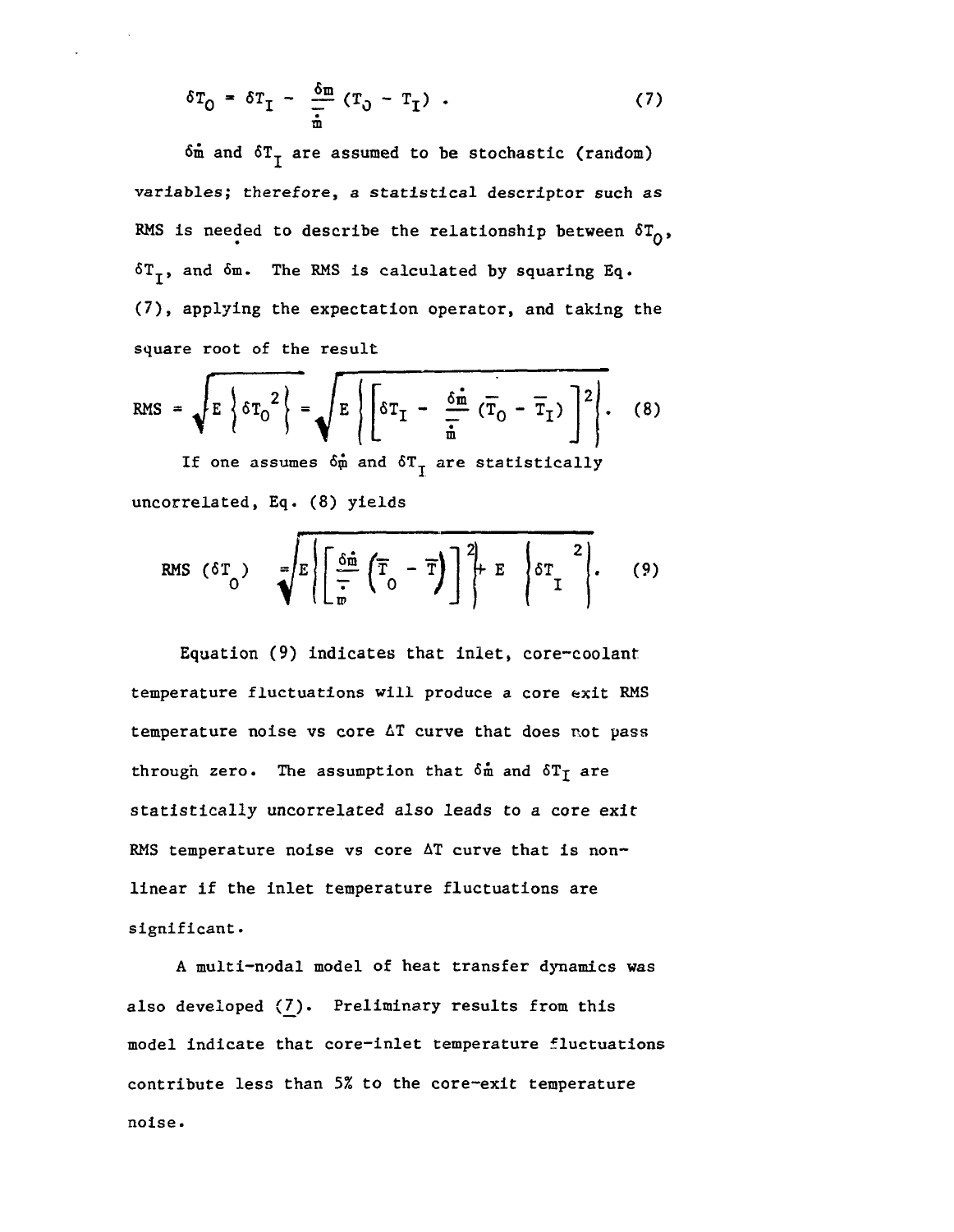Based on these results, we conclude that core inlet temperature fluctuations contribute a negligible amount to the core exit temperature noise.

COOLANT VELOCITY MEASUREMENT USING TEMPERATURE/NEUTRON NOISE CROSS CORRELATION

When CPSDs are calculated between core exit thermocouple temperature noise and in-core or ex-core neutron detector noise in PWRs, linear phase angles vs frequency have been observed  $(8, 9)$ . A linear behavior of the phase angle vs frequency indicates a time delay process between the neutron flux and the core exit temperature noise.

To study the relationship between the time delay inferred from this phase angle and core coolant flow velocities, core exit thermocouple and neutron detector noise were simultaneously recorded at both the LOFT reactor and at the commercial PWR. In-core, selfpowered neutron detector (SPND) noise at LOFT and excore ionization chamber noise at the commercial PWR were cross correlated (CPSDs calculated) with core exit thermocouple temperature noise. Time delays were inferred from a least squares fit of the slope of the phase angle vs frequency plots over the frequency range from 0.05 to 2.0 Hz using the relationship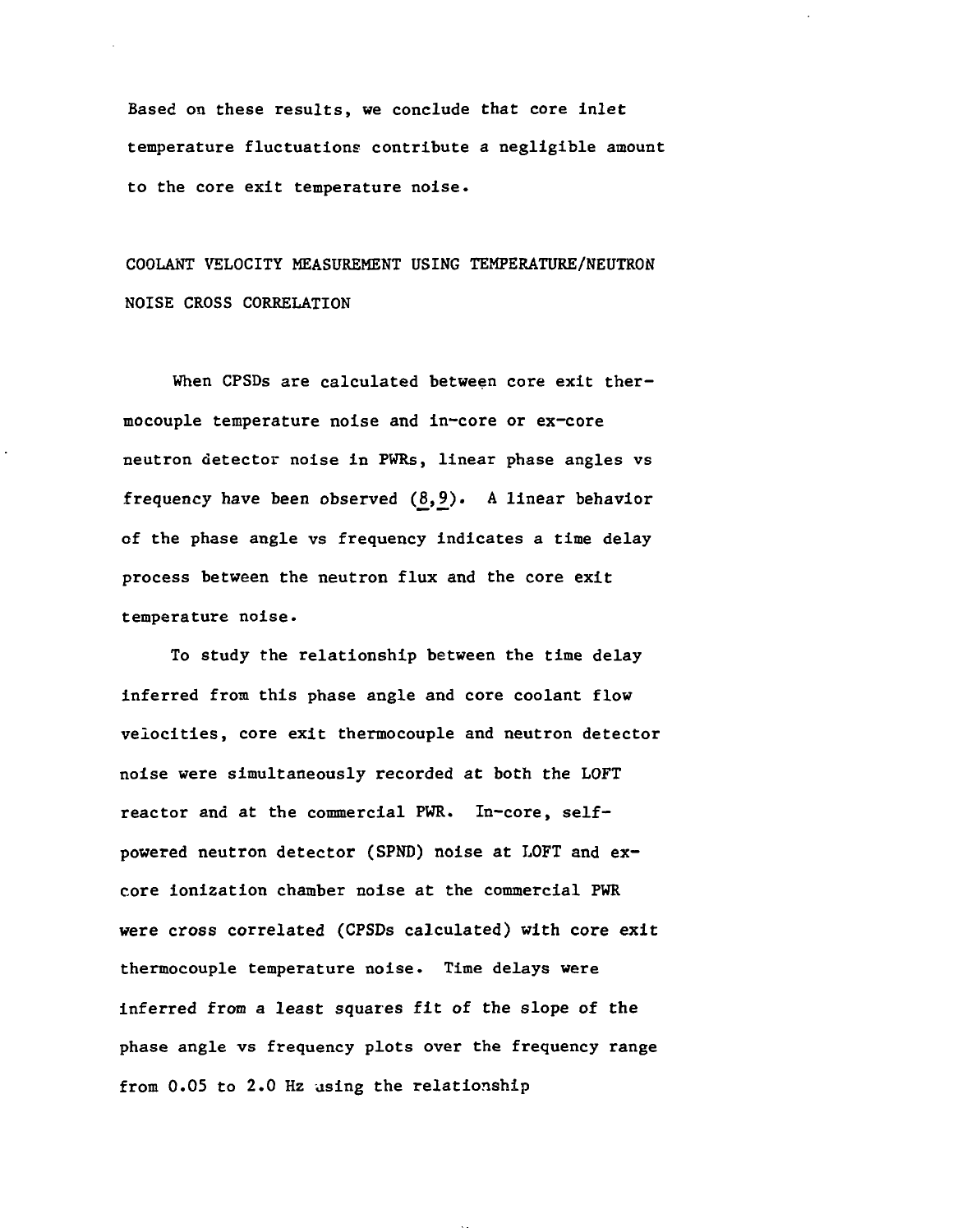$$
\tau = \frac{\Delta \theta}{360 \cdot \Delta f} \quad . \tag{10}
$$

The time delays inferred from the phase vs frequency plots shown in Fig. 6 and the 119.4 cm (47 in.) distance from the SPND to the core exit thermocouple were used to experimentally infer coolant velocities for two different flow rates at LOFT. These experimentally inferred values were compared with velocities calculated from LOFT flow venturi measurements; the results are summarized in Table 1.

The excellent agreement between the velocities inferred from noise analysis and the calculated velocities indicates that the neutron-flux to temperaturenoise phase is an indicator of coolant flow velocity in the core.

In a similar manner, time delays and velocities were inferred at a commercial PWR from the phase between an ex-core ionization chamber and the core exit thermocouple noise shown in Fig. 7. The inferred coolant flow velocity was  $3.02 \text{ m/s}$  (9.90 ft/s); ~37% lower than the calculated 4.82 m/s (15.80 ft/s) for an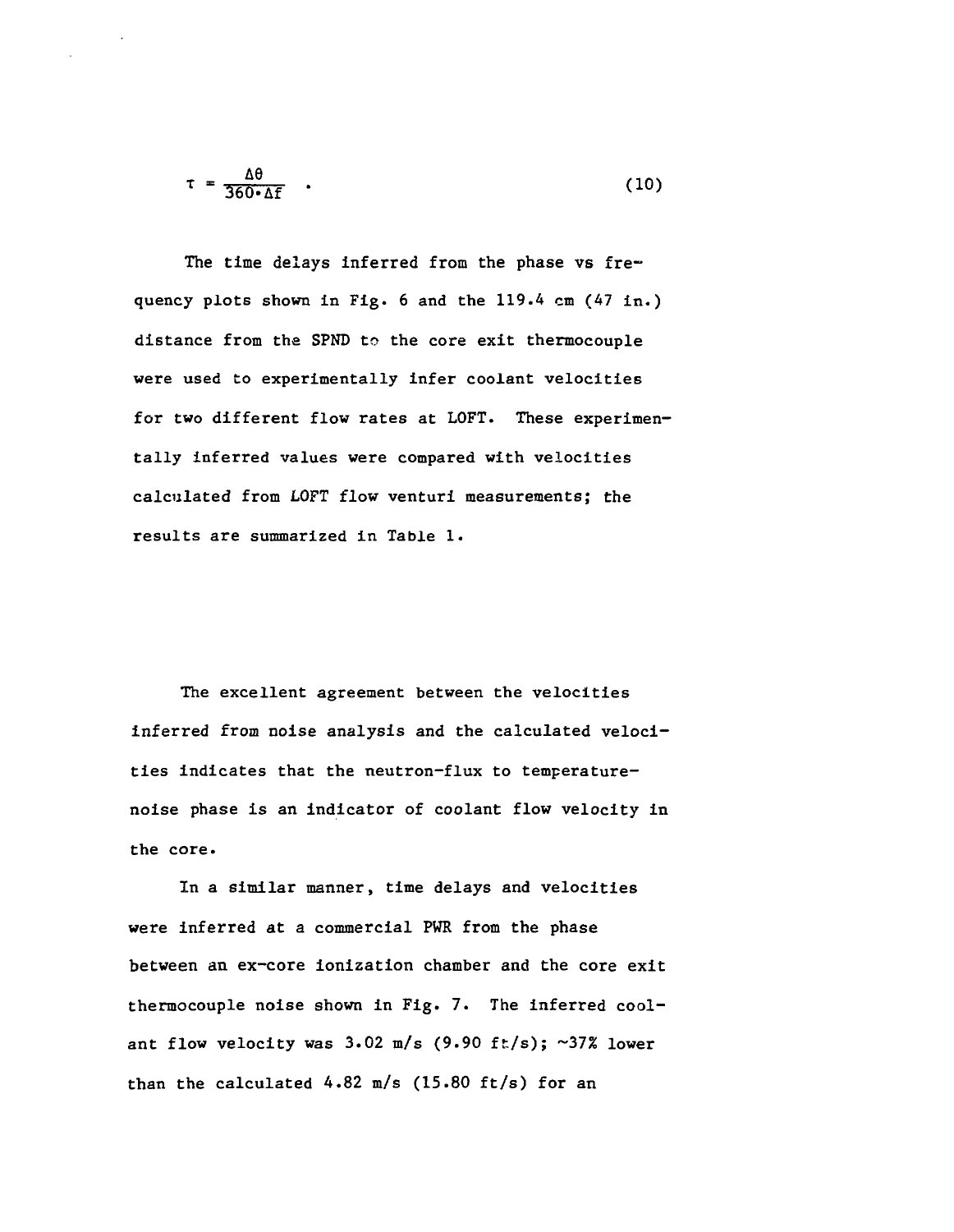

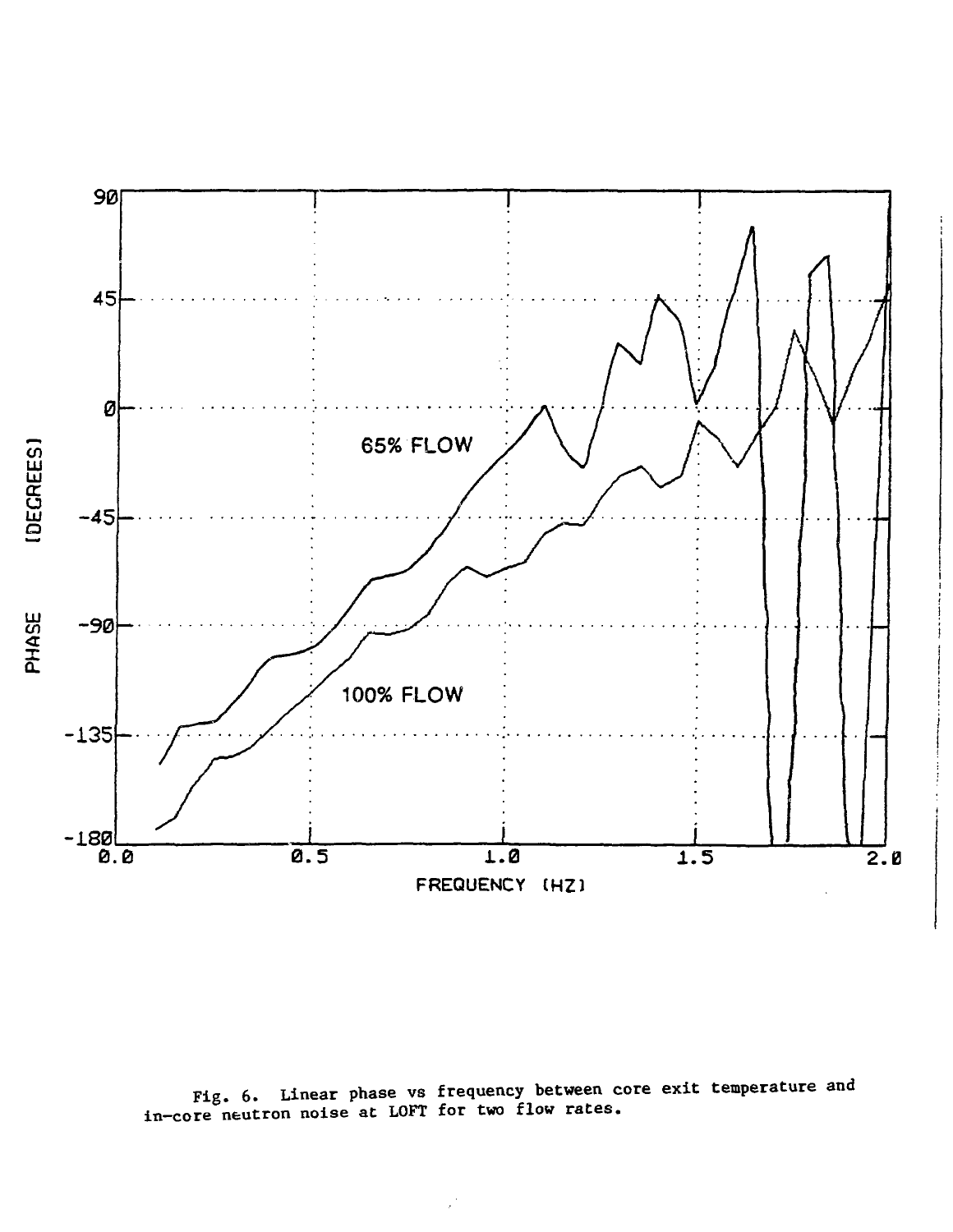

Fig. 7. Linear phase vs frequency between core exit temperature and ex-core neutron noise at a commercial PWR.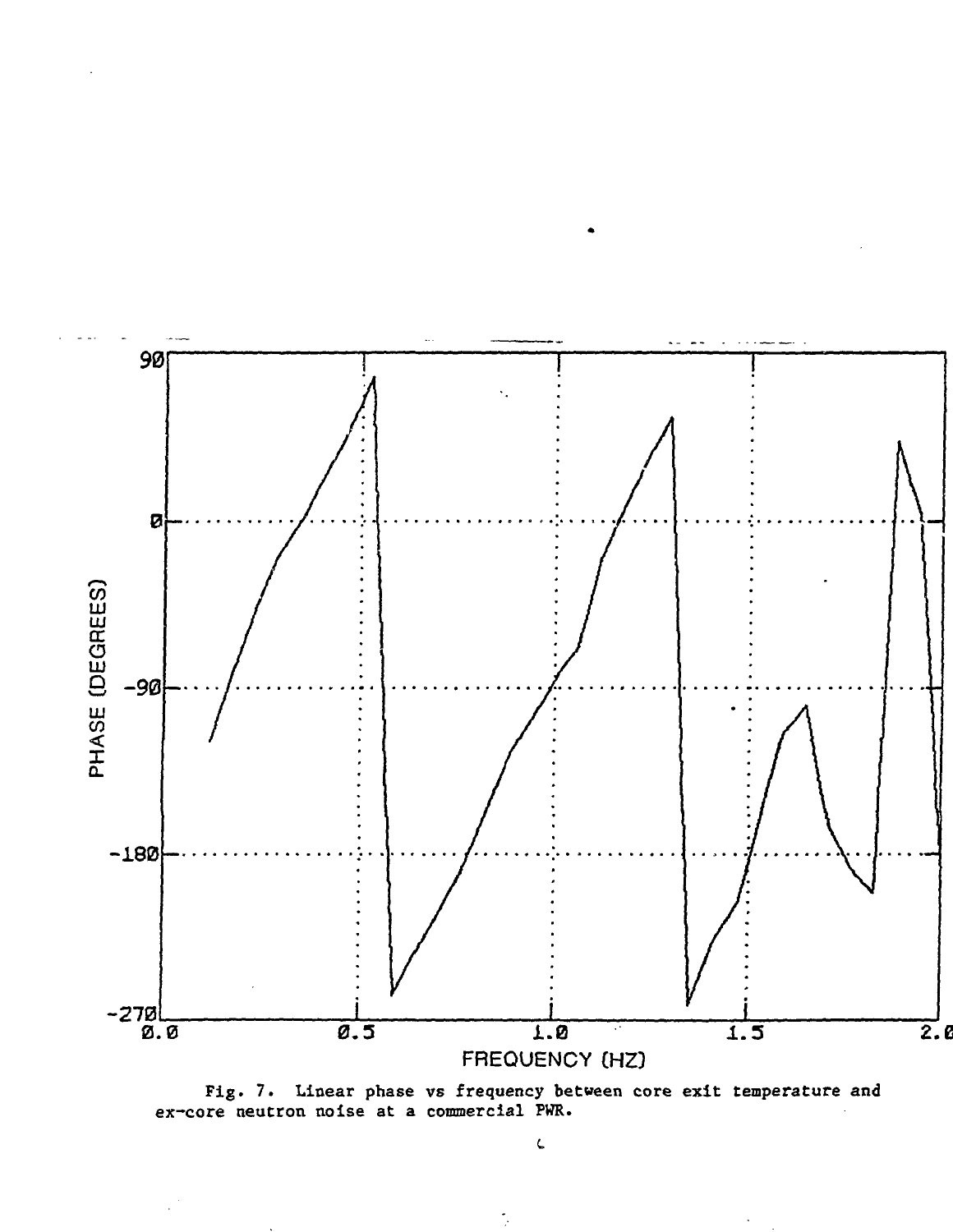assumed distance of 304.8 cm (120 in.) between the ionization chamber midplane and the thermocouple location. A similar discrepancy between velocities inferred from ex-core neutron and core-exit temperature noise has also been observed in other PWRs (9).

EFFECT OF THERMOCOUPLE TIME RESPONSE-ON INFERRED COOLANT VELOCITIES

We studied the effects of thermocouple time response on the inferred velocity as a possible cause of the large discrepancy between the calculated and inferred coolant flow velocities at the commercial PWR. A model of the coolant transit dynamics was developed to remove the effects of the thermocouple time response on the inferred coolant velocity. The model depicted in Fig. 8 is divided into the transit dynamics  $e^{-J^{\mu}t}$  and the sensor dynamics  $G_{\mu}$  (j $\omega$ ). The overall 5 transfer function relating neutron flux noise to core exit temperature noise is given by

$$
G(j\omega) = e^{-j\omega t} G_{s}(j\omega) \qquad (11)
$$

Solving for the phase of the coolant transit delay:

$$
-\omega \tau = \text{phase} \left[ G(j\omega) \right] - \text{phase} \left[ G_{\text{s}}(j\omega) \right] . \tag{12}
$$

$$
\cdot
$$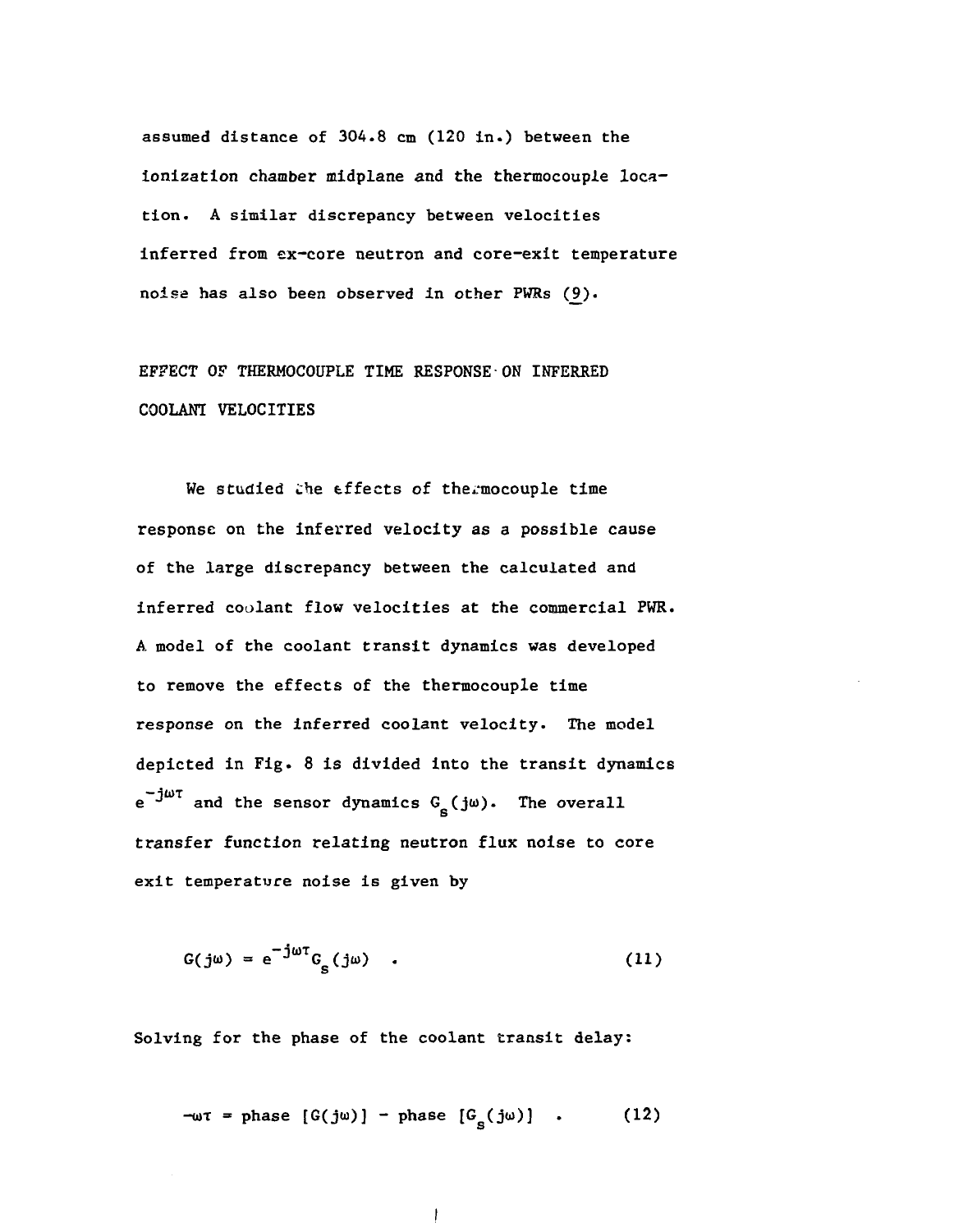

÷.

$$
G(j\omega) = e^{-j\omega T} G_{\alpha}(j\omega)
$$

Fig. 8. Model of transit delay and sensor response dynamics.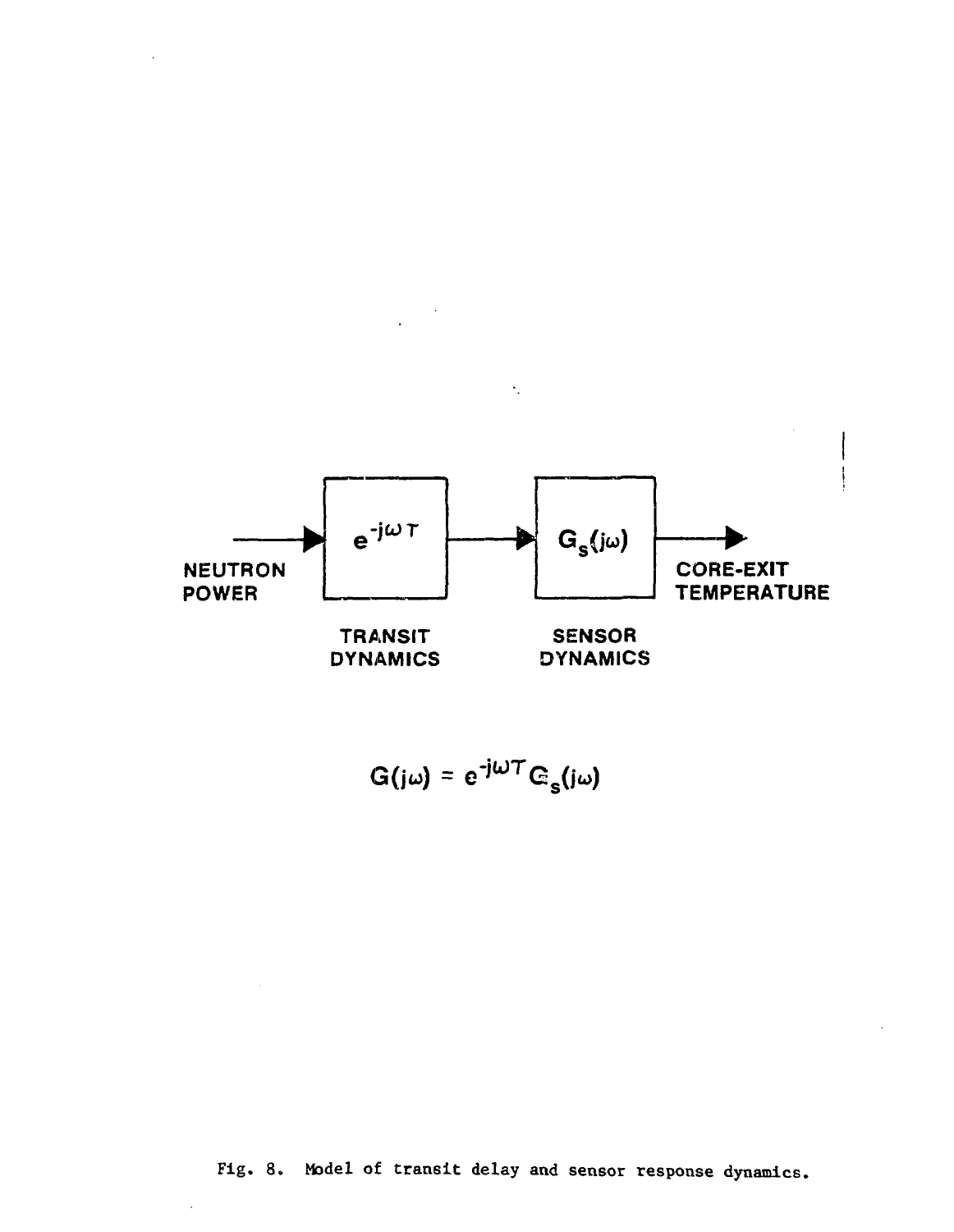The overall transfer function  $G(j\omega)$  was obtained by fitting a 15th-order bivariate auto-regressive (AR) time series model to the ex-core neutron and core exit temperature noise signals, as described in ref. 10. The AR model has the form

$$
\underline{Y}(k) = \sum_{i=1}^{n} \underline{A}_{i} \underline{X}(k-i) + \underline{V}(k) , \qquad (13)
$$

where  $A_i$  are the 2 x 2 parameter matrices, and  $\underline{V}$  is a two-element vector of noise sources. The noise vector  $V$  is assumed to be uncorrelated in time (i.e., "white" noise) with zero mean. Details of parameter estimation and model order selection are given in ref. 10. The bivariate model was transformed to the frequency domain, and the phase of  $G(j\omega)$  was determined.

The sensor dynamics  $G_{\rm g}$  (jw) was determined by fitting a lOth-order univariate AR model [i.e., A and V are scalar quantities in Eq. (13)] to the core exit temperature noise signal. The phase angle of  $G_g(j\omega)$  $G(j\omega)$ ; the resulting phase angle is compared with  $G(\frac{1}{2}\omega)$  in Fig. 9. With the thermocouple time response effect on the phase between the ex-core ionization chamber and the core exit thermocouple noise removed, the inferred velocity is  $4.34$  m/s (14.25 ft/s), or ~9% lower than the calculated coolant velocity.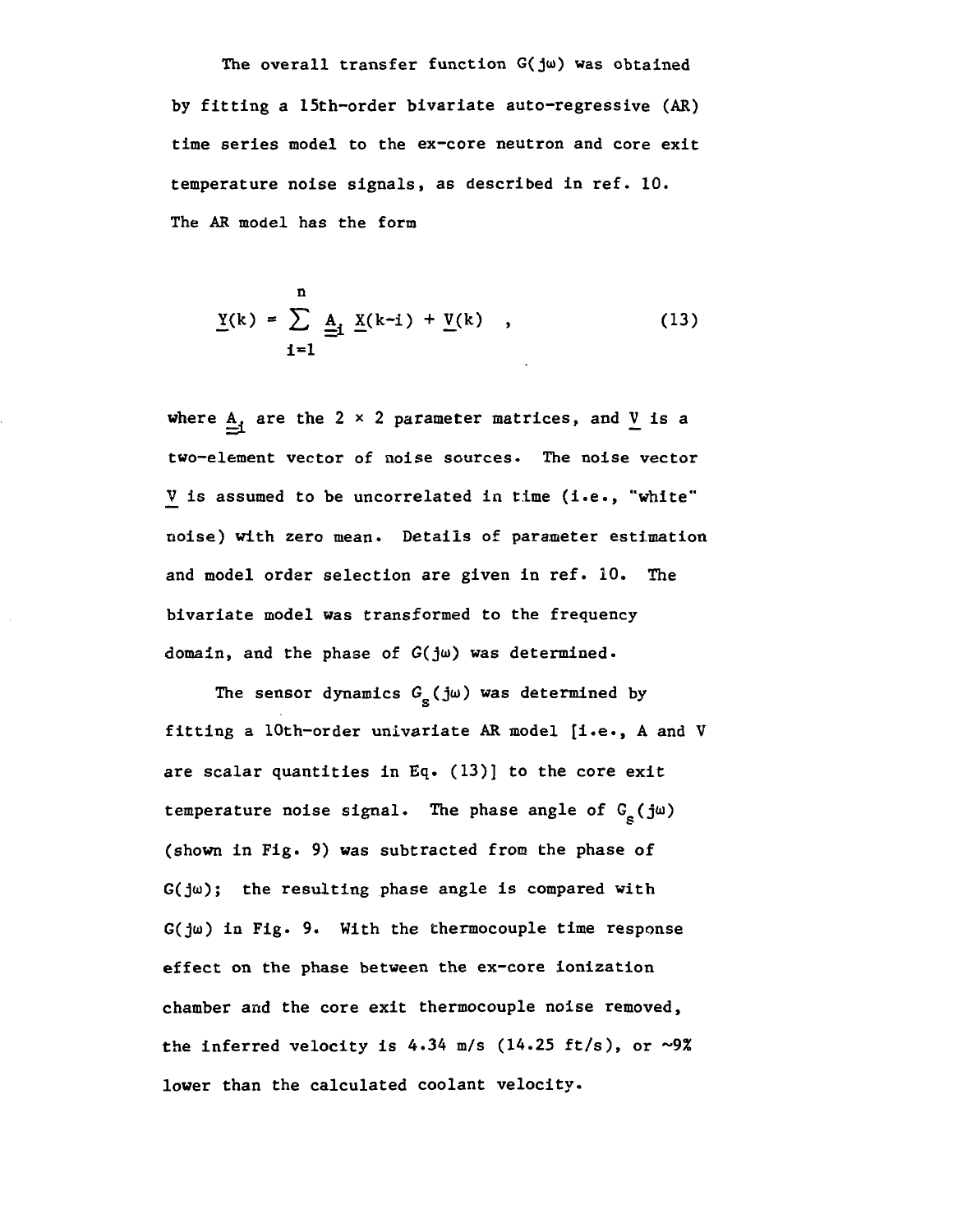phase angle  $\begin{array}{cc}\n \texttt{FIG. 9.} \\ \texttt{thermocouple}\n \end{array}$ ). Comparison o<br>le response G<sub>s</sub> (<br>e response G<sub>s</sub> (  $\frac{1}{2}$ of the overall read of the overall read exponent (j<sup>a</sup>) phase angles che **response** sponse G(jw) and the<br>with the transit delay (e<sup>-jwr)</sup><br>time response nhow-

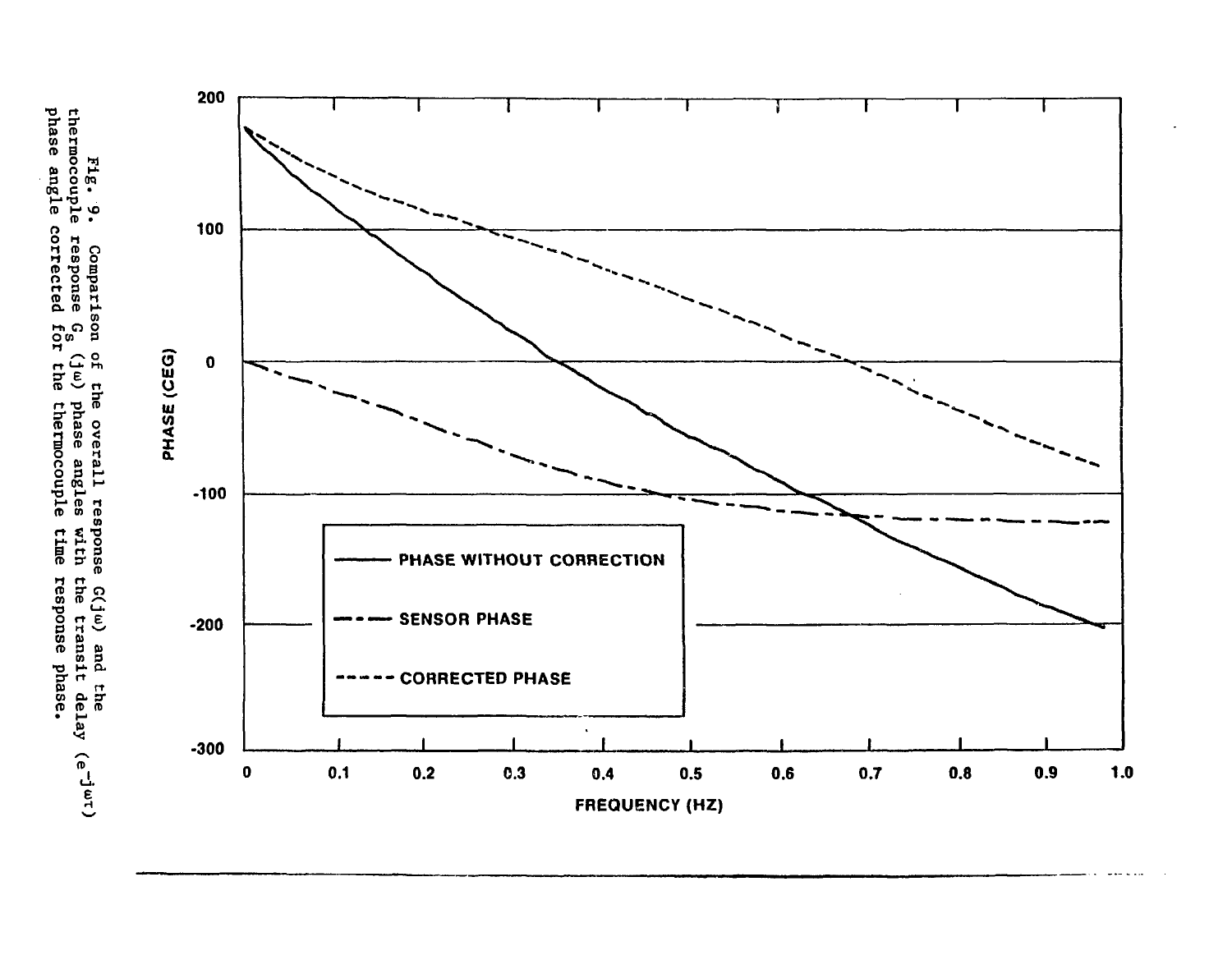A similar procedure was followed with the LOFT data, resulting in a negligible change in the inferred velocities. Thermocouple time constants were obtained from the univariate models of the LOFT and commercial PWR temperature noise by techniques described in ref. 11. A thermocouple time constant of 0.677 s was obtained for the commercial PWR sensor, compared to 0.241 s for the LOFT sensor. We conclude from these results that the large discrepancy between the calculated and inferred velocities obtained from the commercial PWR data is due to the relatively slow thermocouple time response.

#### CONCLUSIONS

As a result of our work, we believe that temperature noise could play an important part in the surveillance for thermal-hydraulic anomalies in PWRs. The similarity of commercial PWRs with LOFT, and outof-core test loop temperature noise behavior indicates that these facilities can be used to study the potential application of temperature noise analysis to the detection of anomalies in PWRs during normal operation and for post-accident damage assessments.

In summary:

1. Core exit thermocouple temperature noise RMS increases linearly with increasing core AT in PWRs.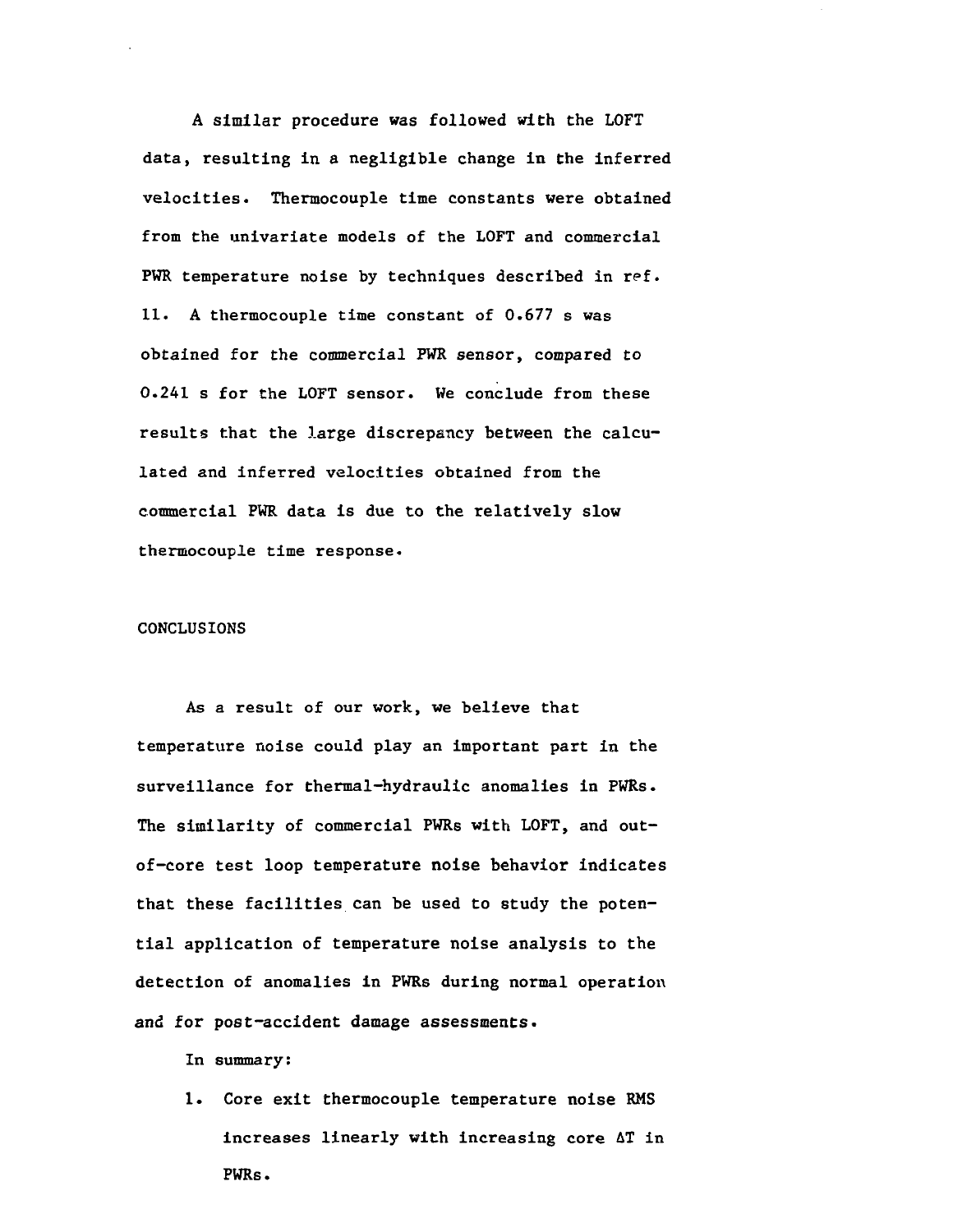- 2. The RMS temperature noise vs core AT curve is not flow dependent over the limited range of flows studied.
- 3. The time delay between core exit temperature noise and neutron noise is directly related to the coolant flow velocity in the core.
- 4. If the response time of the. temperature sensor is long compared to the coolant transit time between sensors, the inferred flow velocities are lower than measured flow velocities.

 $\backslash$ 

 $\mathbf{V}$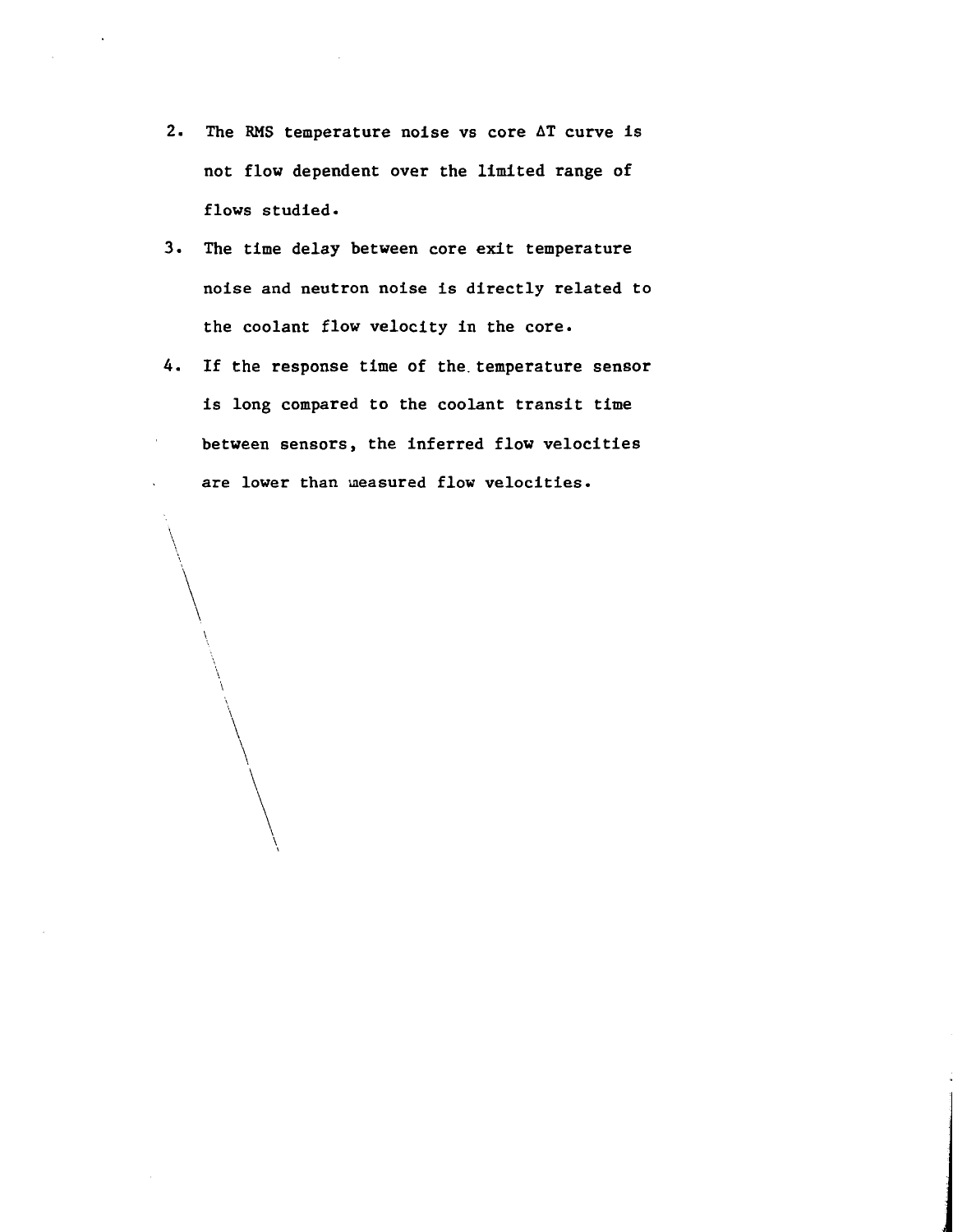- 1. D. N. Fry and W. H. Leavel , Temperature Noise Analysis at the Exit of Blocked and Unblocked, 19-Pin Electrically Heated LMFBR Fuel Assembly Mockups, ORNL/TM-5464, Union Carbide Corp., Nuclear Div., Oak Ridge National Laboratory, (1976).
- 2. E. Turkcan, "Results of the Temperature Noise Measurements in Subchannels of Sodium Cooled Electrically Heated 28 Rod Bundle Behind a Blockage," Prog. Nucl. Energy 1, (1977), 497-506.
- 3. L. Rrebs and G. Weinkotz, "Detection of Local Boiling in an LMFBR Subassembly by Temperature Fluctuation Analysis at the Outlet," Prog. Nucl. Energy 1, (1977), 507-515.
- 4. T. Tsunoda, "Application of Temperature Fluctuation to Anomaly Detection in Fuel Assemblies," J. Nucl. Sci. Technol. 13, (1976), 103-110.
- 5. E. Ohlmer and D. Schwalm, "The Use of the Amplitude Distribution of Temperature Noise for Malfunction Detection in a Simulated Reactor Subassembly," Atomkernenergie 25, (1975), 281- 284.
- 6. D. N. Fry, "Application of Noise Analysis to Safety-Related Diagnostics and Assessments," NRC